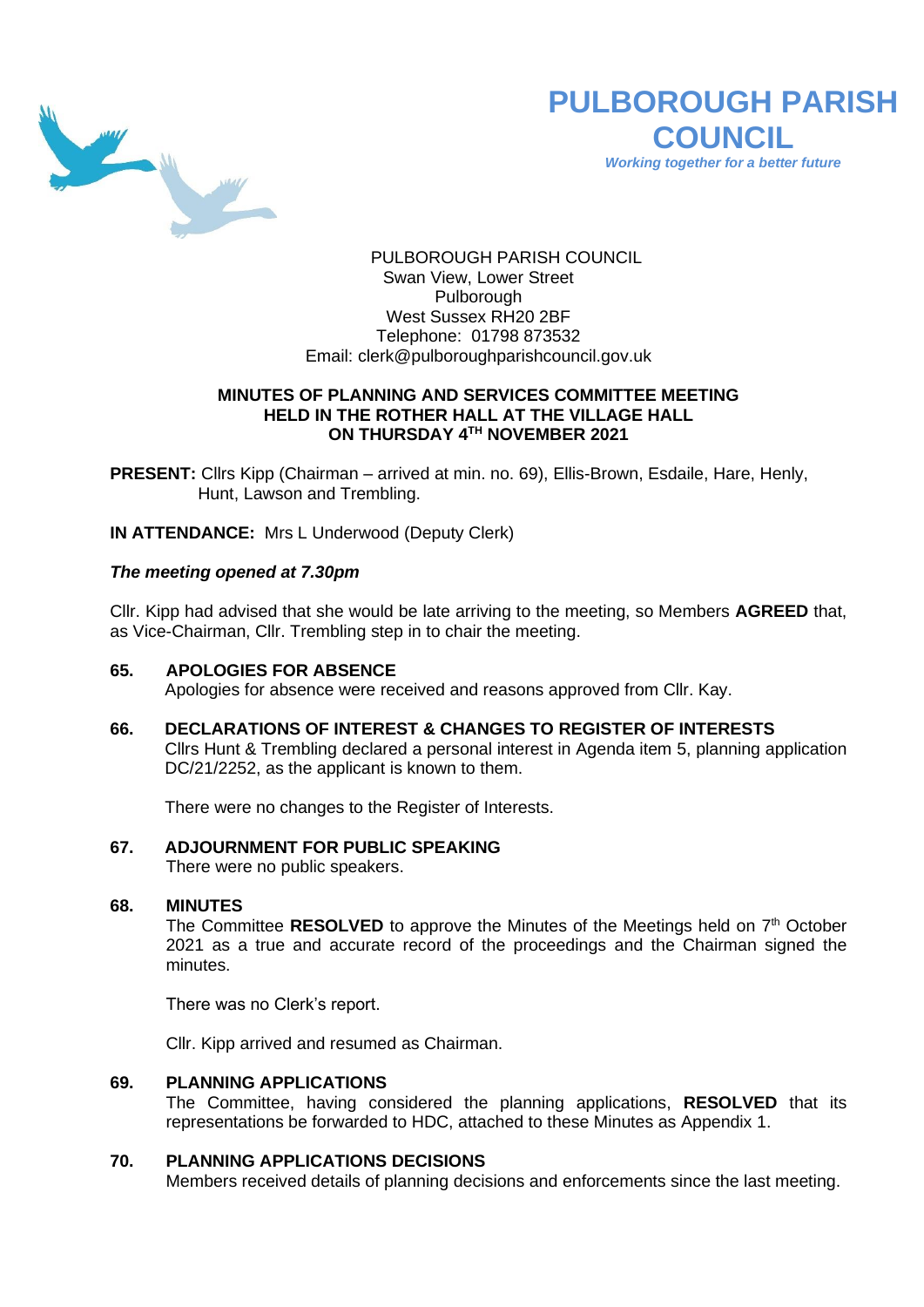# **71. MILLENNIUM CLOCK ON LOWER ST, PULBOROUGH**

Cllr Hunt reported WSCC do not have a hoist that they can rent, so suggested a cherry picker. The Stakeholder & Partnership Lead at WSCC is looking into this and Cllr. Hunt will report back.

# **72. A29 AREA BETWEEN CHURCH HILL AND SWAN BRIDGE**

Cllr. Kipp advised that an email had only just been sent to Coldwaltham Parish Council and one Cllr had responded and was interested in meeting up with the Parish Council, but as this is only one response, Cllr. Kipp will wait for other replies aswell and report back. It was also suggested that Bury Parish Council may also be interested in this matter.

#### **73. CORRESPONDENCE**

#### **HDC**

- Notification of essential maintenance to IT systems, causing delay to the sending out of weekly lists and compliance cases.
- Email 04.10.21 monthly Planning Compliance Team Statistics *(Copied to C'ttee).*
- Compliance Cases 27/09/2021 and 03/10/2021 *(Copied to C'ttee).*
- Compliance Cases 11/10/2021 and 17/10/2021 *(Copied to C'ttee).*
- Notification from Planning Compliance Officer of alleged stationing of mobile home within residential curtilage

#### **Flooding Under Railway Bridge**

• Various communications regarding mud and flooding issues under the railway bridge on Station Road. *(Copied to C'ttee).*

#### **74. PAYMENTS**

The following payments were approved and signed by two authorised signatories:

|                                  | £         |
|----------------------------------|-----------|
| National Westminster Bank        | £22.25    |
| <b>National Westminster Bank</b> | £28.55    |
| <b>National Westminster Bank</b> | £29.90    |
| <b>HDC</b>                       | £49.60    |
| <b>HDC</b>                       | £39.90    |
| <b>Festive Illuminations Ltd</b> | £3,410.00 |
| Wightman & Parrish               | £14.22    |
| <b>Kent County Council</b>       | £132.30   |
| <b>WSCC</b>                      | £286.42   |
| Mrs H Knight                     | £17.00    |
| <b>WSCC</b>                      | £8,736.80 |
| <b>Rabbit Group</b>              | £432.00   |
| Burgess & Randall Ltd            | £26.30    |

#### *The meeting closed at 8.38pm*

………………………………..Chairman

……………………………………Date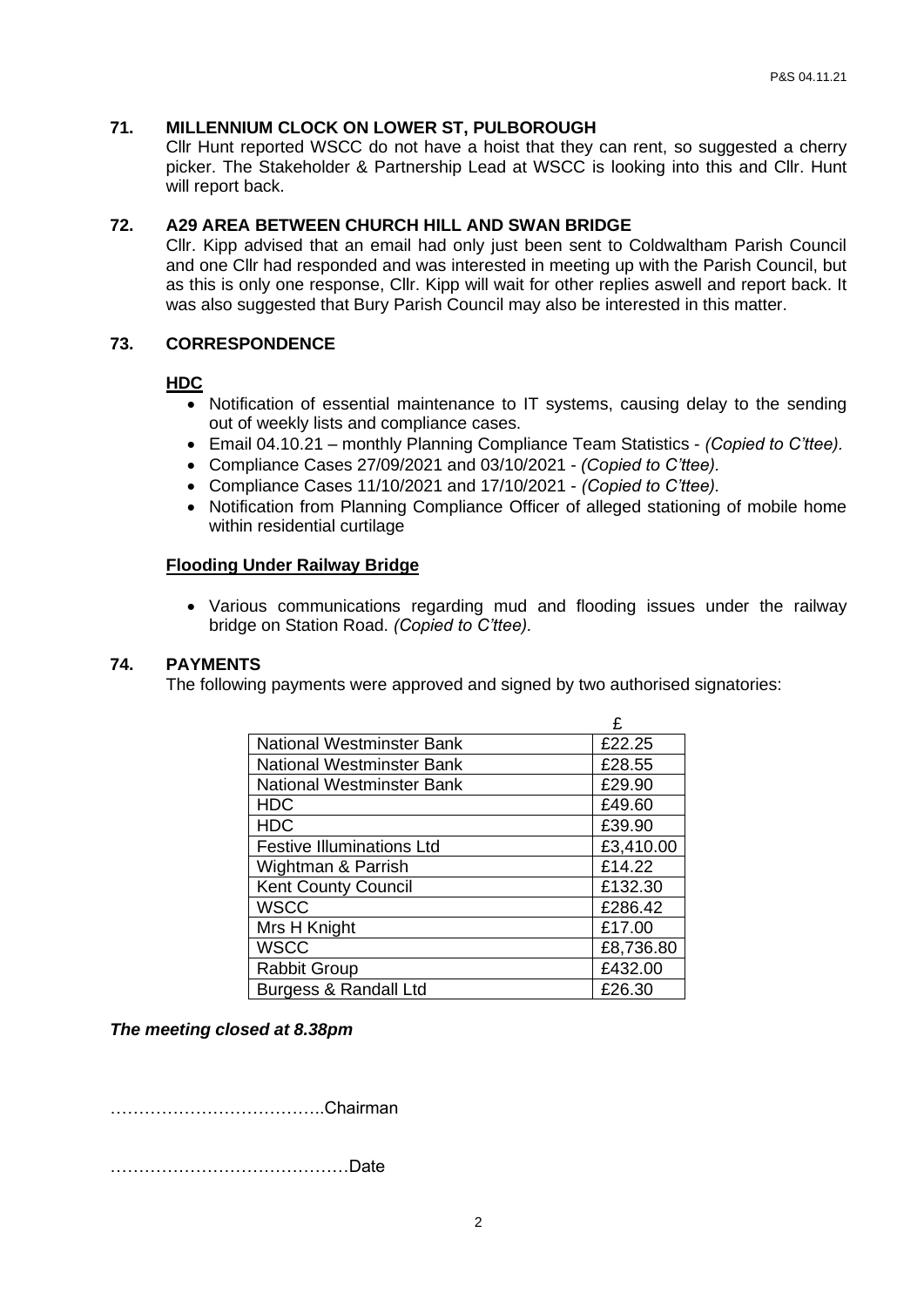# **Recommendations of the Planning & Services Committee meeting held on Thursday 4th November 2021**

#### **DC/21/1631 – Land at Grid Reference 506411 119161, Broomers Hill Lane, Pulborough, West Sussex**

Construction of an irrigation storage reservoir using existing soil through "cut and fill". **Objection –**

- **The site should be subject to an archaeological site investigation, noting that the applicant has already commenced work on site.**
- **An ecological survey should be carried out.**
- **If planning application is approved by HDC, should the applicant wish to abstract a higher level than 20 cubic metres/day a licence should be obtained.**
- **The bund is inadequate due to flooding issues, of which HDC are aware.**
- **The water neutrality calculations appear incorrect.**

**The Council requests that this application is taken to HDC Committee for decision:**

# **DC/21/0728 – Stane Farm, Stane Street, Codmore Hill, Pulborough, West Sussex**

Extension to existing yard for storage of skips in connection with adjoining scrap yard, and area for outside storage and the siting of containers for self storage. **Objection – contravenes policy 33 of the HDPF, noise & light pollution. Members commented that this is industrial activity in a rural area.** 

**Members also noted that an acoustic report has been added to the application since June 2021, but this is not in relation to the application, but a separate enforcement matter.**

# **DC/21/2305 - 2 Blakes Cottages Stane Street North Heath Pulborough West Sussex**

Erection of a two storey side extension, part two storey and part single storey rear extension and oak framed porch canopy. **No objection.**

# **DC/21/2252 – Old Rectory, Old Rectory Lane, Pulborough, West Sussex**

Erection of a detached garden pavilion with external deck and balustrading, pickleball court and swimming pond (Householder Application). **No objection.**

# **DC/21/2235 - Marsh House, The Street, Nutbourne, Pulborough**

Erection of a single storey rear extension. Creation of 2no dormers and installation of 1no rooflight to rear. Conversion of part of garage to habitable living space with associated alterations and landscaping works. **No objection.**

#### **DC/21/2244 - Laurel Cottage, Stall House Lane, North Heath, Pulborough**

Removal of existing window and blocking up of opening with stonework and removal of a door and windows and replacement with a set of double doors to the south elevation. Removal of existing window and installation of double doors to the east elevation. (Listed Building Consent). **Objection – not enough information in the application and this would be a detriment to a listed building.**

# *Trees*

**DC/21/2272 – 51 Glebelands, Pulborough, West Sussex** Surgery to x 1 Silver Birch. **No objection.**

#### **DC/21/2214 – 44 Glebelands, Pulborough, West Sussex**

Fell 1 x Silver Birch, Surgery to 1 x Sycamore, 1 x Silver Birch and 1 x Apple. **No objection, but please consider replacing the felled tree.**